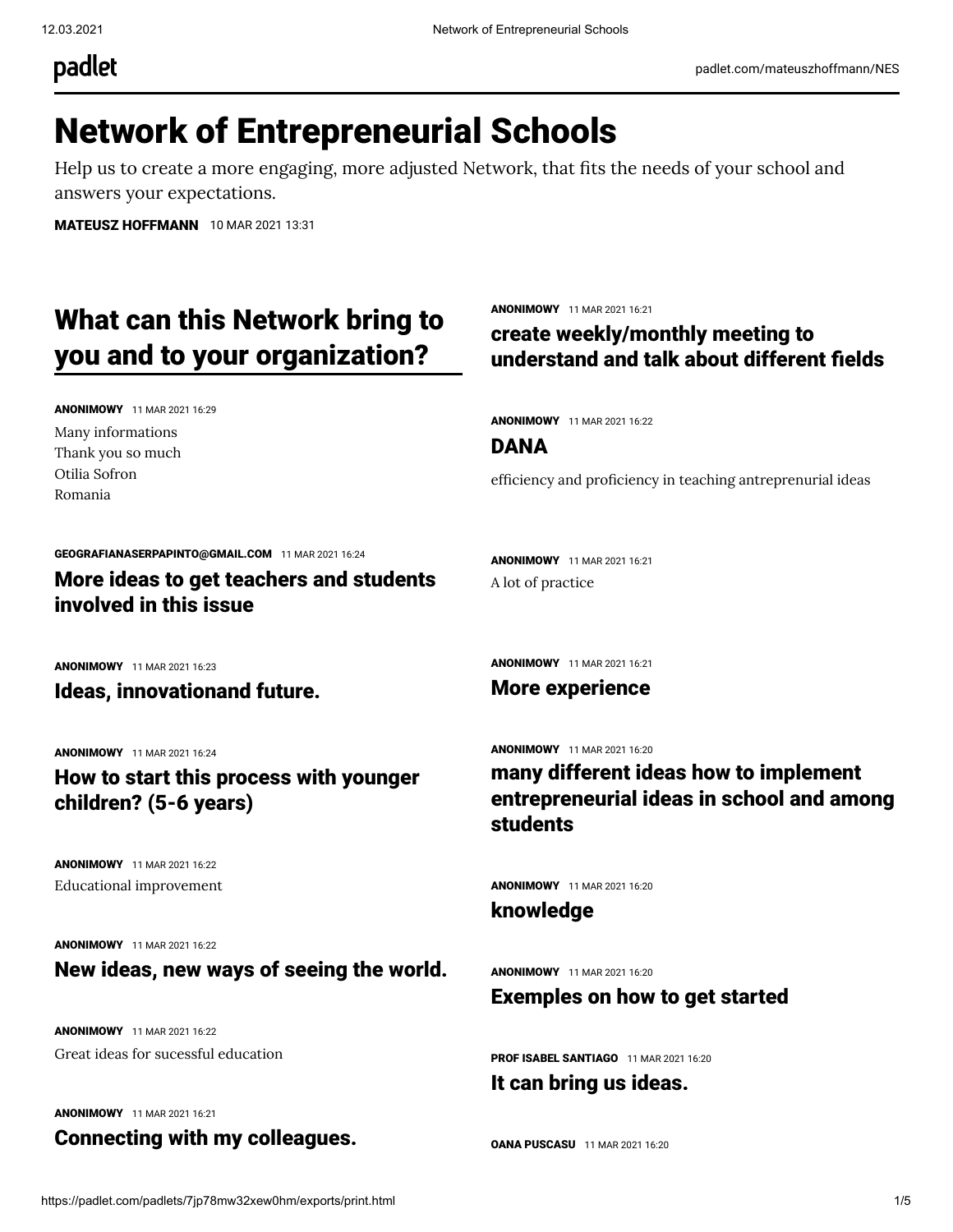It can bring us international recognition and educational efficiency.

#### [LAURENTIU MARIUS DRAGOMIR](https://padlet.com/laurentiudragomir) 11 MAR 2021 16:20

ANONIMOWY 11 MAR 2021 16:20

ANONIMOWY 11 MAR 2021 16:19 GREAT IDEAS

ANONIMOWY 11 MAR 2021 16:19

ANONIMOWY 11 MAR 2021 16:21

ANONIMOWY 11 MAR 2021 16:20

in Romanian schools

Sharing examples of how to do it

A better educational system, more inclined towards business skills which are unfortunately overlooked and usually ignored

The Network bring us communication, development the relationships and

Innovation!

The Netwprk can bring us exemples and educational improvement.

I expect New ways of acting, of doing and of improving our educational practices.

# What kind of activities would you like to be developed by this Network?

ANONIMOWY 11 MAR 2021 16:26

How to involve (school) community?

[GEOGRAFIANASERPAPINTO@GMAIL.COM](https://padlet.com/geografianaserpapinto1) 11 MAR 2021 16:26 Maybe a club in the school about entrepreneurial mindset in school

ANONIMOWY 11 MAR 2021 16:24 Activities of design Thinking

ANONIMOWY 11 MAR 2021 16:23

## practical activities

ANONIMOWY 11 MAR 2021 16:24 ACTIVITIES FOR PRIMARY AND SECONDRY SCHOOLS

ANONIMOWY 11 MAR 2021 16:24 More examples of success stories and ways of implementing them in disadvantaged social media schools

ANONIMOWY 11 MAR 2021 16:23 Afterschoo, teacher training

[LAVINIA MITRIC](https://padlet.com/laviniaveronica_mitrica)Ă 11 MAR 2021 16:23

practical activities

ANONIMOWY 11 MAR 2021 16:19

ANONIMOWY 11 MAR 2021 16:19

Online application colaborative

### solution and recognition

educational improvement

*This project is a great opportunity to nd out more about the entrepreneurial education and to develop entrepreneurial skills in schools.* ― [LAVINIA MITRIC](https://padlet.com/laviniaveronica_mitrica)Ă

ANONIMOWY 11 MAR 2021 16:18

# The Netwprk can bring us recognition and educational improvement.

ANONIMOWY 11 MAR 2021 16:22 Teachers and staff training

https://padlet.com/padlets/7jp78mw32xew0hm/exports/print.html 2/5

ANONIMOWY 11 MAR 2021 16:23

# REAL, HANDS ON TRAINING

ANONIMOWY 11 MAR 2021 16:22 Teacher training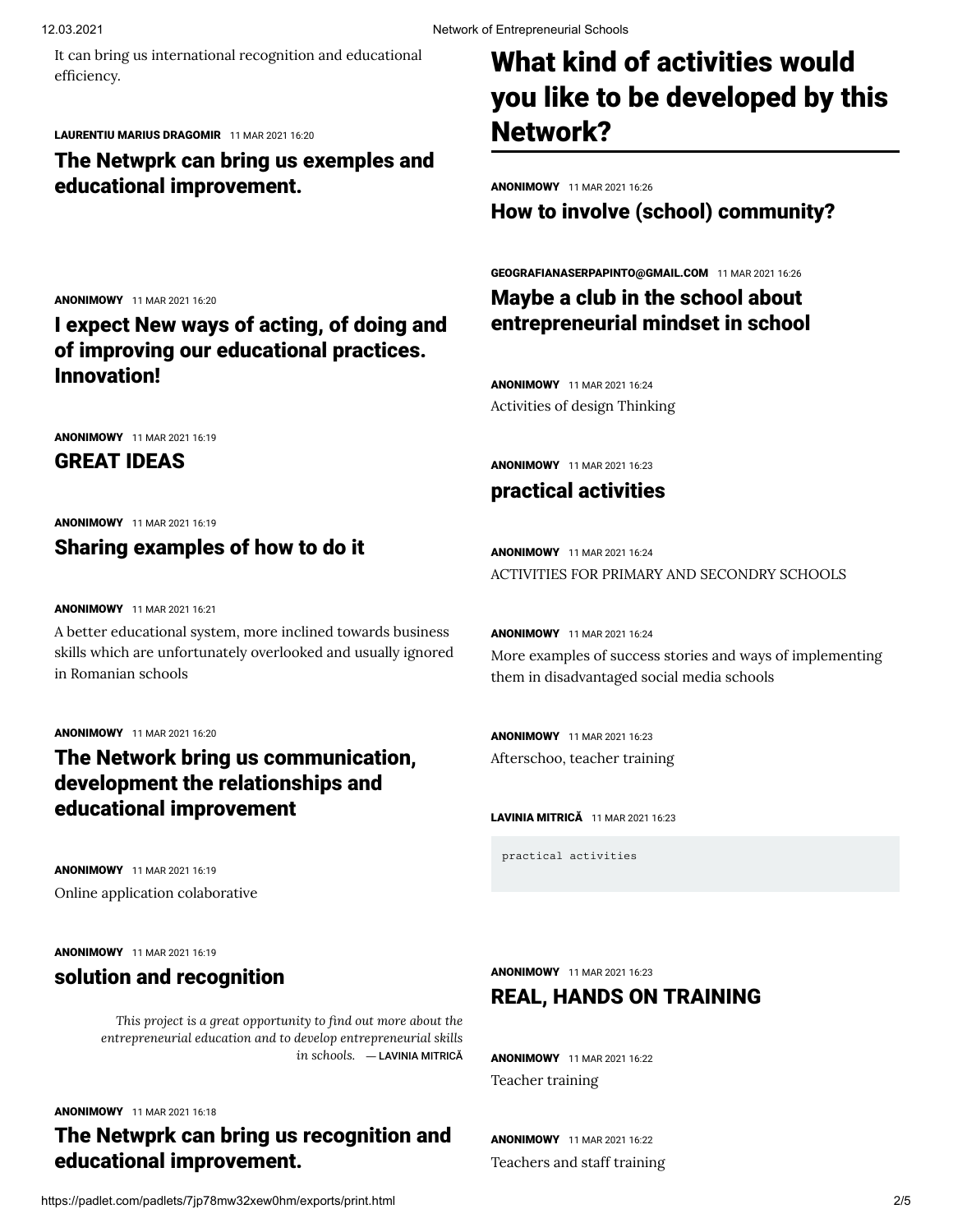ANONIMOWY 11 MAR 2021 16:22

## Teacher and staff training

#### ANONIMOWY 11 MAR 2021 16:22

We need more collaborative work with others already involved in order to create a team to push things forward at school level.

ANONIMOWY 11 MAR 2021 16:21 Teacher and staff training

*Giving us more examples .* ― [LAURENTIU MARIUS DRAGOMIR](https://padlet.com/laurentiudragomir)

#### [PROF ISABEL SANTIAGO](https://padlet.com/isabelsantiago4) 11 MAR 2021 16:22

## Giving us exact examples of activities to be put into practice

ANONIMOWY 11 MAR 2021 16:22 Antreprenorial activities

#### ANONIMOWY 11 MAR 2021 16:22

how to recognize and develop leadership skills in students

ANONIMOWY 11 MAR 2021 16:23

# Role of emotions, Artificial Inteligence and entrepeneuship

[OANA PUSCASU](https://padlet.com/puscasuoana25) 11 MAR 2021 16:21 I focus on activities that develop creativity and I am mainly interested in developing life skills.

### ANONIMOWY 11 MAR 2021 16:21 afterschool,sales of artworks

ANONIMOWY 11 MAR 2021 16:20 Inovation

ANONIMOWY 11 MAR 2021 16:20

# examples of practical activities

# Practical activities with students

**ANONIMOWY** 11 MAR 2021 16:18 Online courses for schoola

*online courses* ― ANONIMOWY

# What support do you or your organisation need and what you can bring to the network?

[GEOGRAFIANASERPAPINTO@GMAIL.COM](https://padlet.com/geografianaserpapinto1) 11 MAR 2021 16:27 More projects (like Erasmus projects) about this issue

[LAVINIA MITRIC](https://padlet.com/laviniaveronica_mitrica)Ă 11 MAR 2021 16:24 the experience of others

#### ANONIMOWY 11 MAR 2021 16:25

# I would like to know more about the network itself, and means it can be used within a school

ANONIMOWY 11 MAR 2021 16:24 Exxhange of good practices

**ANONIMOWY** 11 MAR 2021 16:24

### Good practices

ANONIMOWY 11 MAR 2021 16:24

### Exchange of experience

[LAURENTIU MARIUS DRAGOMIR](https://padlet.com/laurentiudragomir) 11 MAR 2021 16:24

### An exchange of good practices

An exchange of good practices.

ANONIMOWY 11 MAR 2021 16:23

talking with people involved in these kinds of activities to be aware deeply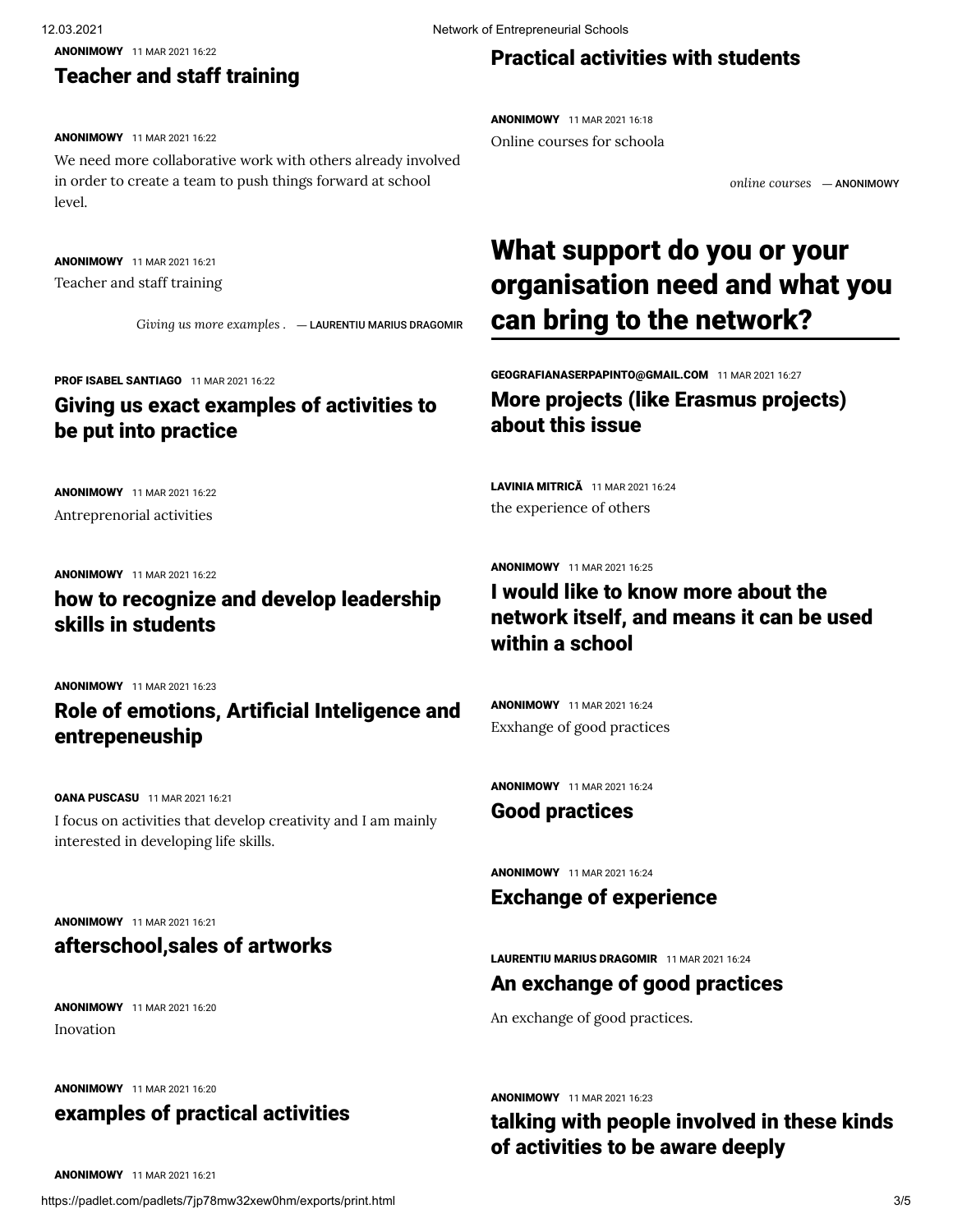[PROF ISABEL SANTIAGO](https://padlet.com/isabelsantiago4) 11 MAR 2021 16:23

### An exchange of good practices

#### ANONIMOWY 11 MAR 2021 16:23

Give and receive information through shared experiences so that we can grow and develop together according to adapted to our own circumstances.

#### ANONIMOWY 11 MAR 2021 16:22

### the experience of others

#### [OANA PUSCASU](https://padlet.com/puscasuoana25) 11 MAR 2021 16:22

I need more information about the network. I would like to know whether I can, on my own, register my school and implement activities only with my students, or whether I need to collaborate with my colleagues.

#### ANONIMOWY 11 MAR 2021 16:22

Exchange of information and knowledge through a set of courses, workshops, online activities maybe

#### ANONIMOWY 11 MAR 2021 16:21

# Experience and knowledge sharing is absolute essential

ANONIMOWY 11 MAR 2021 16:19 More Information about NES.

# What would motivate you or your organisation to join this Network?

[GEOGRAFIANASERPAPINTO@GMAIL.COM](https://padlet.com/geografianaserpapinto1) 11 MAR 2021 16:27

### Share good practices

[LAVINIA MITRIC](https://padlet.com/laviniaveronica_mitrica)Ă 11 MAR 2021 16:25

team work

12.03.2021 Network of Entrepreneurial Schools ANONIMOWY 11 MAR 2021 16:25

The quality of information

ANONIMOWY 11 MAR 2021 16:25

### receive practical information

ANONIMOWY 11 MAR 2021 16:24

### Inspiration

ANONIMOWY 11 MAR 2021 16:24 INFORMATION QUALITY

**ANONIMOWY** 11 MAR 2021 16:24

### "Learning by example"

ANONIMOWY 11 MAR 2021 16:25

cASE STUDIES

[PROF ISABEL SANTIAGO](https://padlet.com/isabelsantiago4) 11 MAR 2021 16:23

### Recognition

**ANONIMOWY** 11 MAR 2021 16:23 Practice activities

[OANA PUSCASU](https://padlet.com/puscasuoana25) 11 MAR 2021 16:24 If we receive a concrete evidence of our involvement, such as a certificate or financial and informational support, I think this would motivate any teacher or school manager.

#### **ANONIMOWY** 11 MAR 2021 16:23

### exchance of experience

#### ANONIMOWY 11 MAR 2021 16:23

A very clear method,step by step, of how to enroll in this project ideally sent via email to the participants at the conference this evening

ANONIMOWY 11 MAR 2021 16:19 More information about NES and Online meeting with NES

*case studies, entrepreneurship exercises* ― ANONIMOWY

ANONIMOWY 11 MAR 2021 16:25 Cases studies

https://padlet.com/padlets/7jp78mw32xew0hm/exports/print.html 4/5